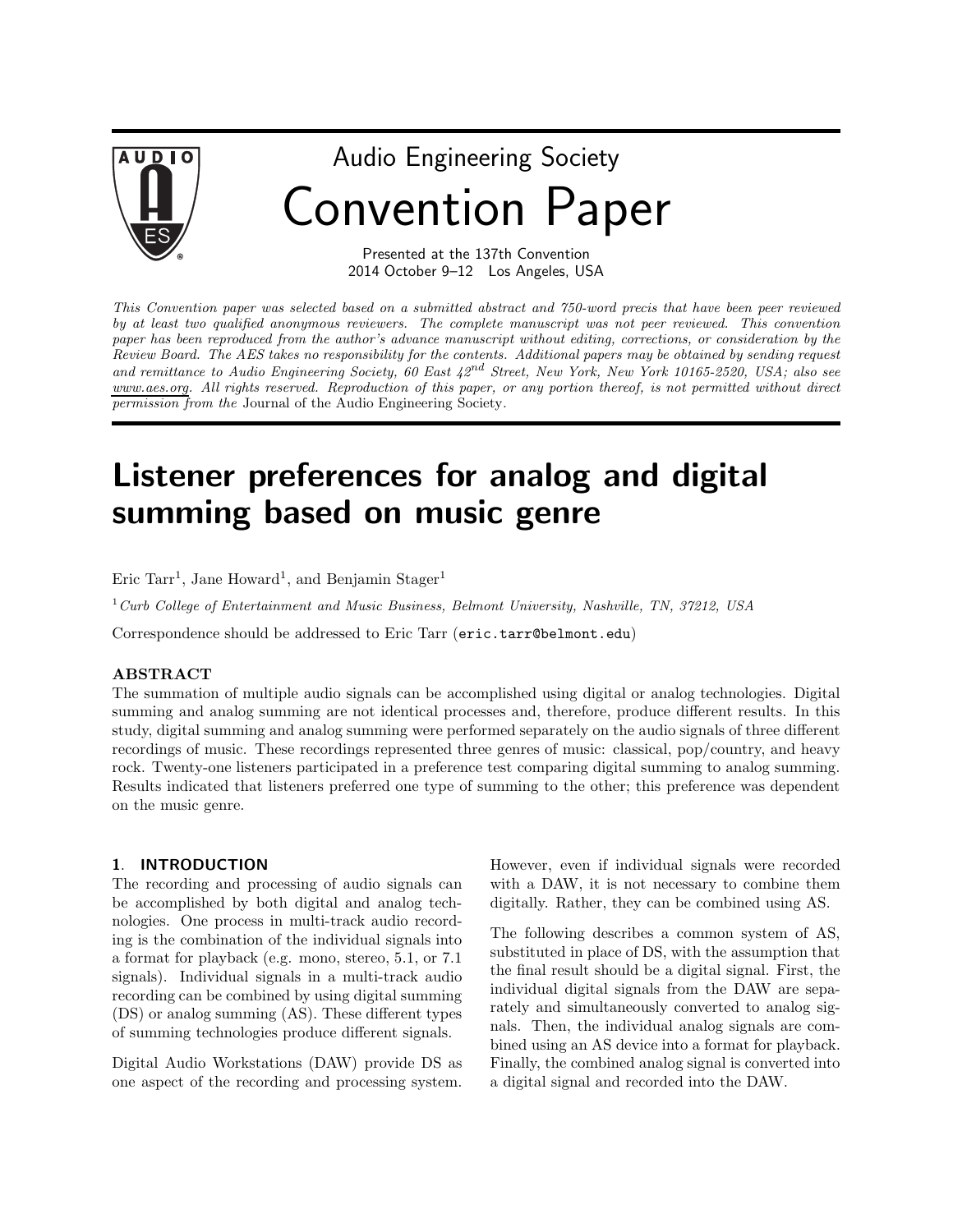Depending on the analog device used for AS, there will be differences between the signal created using AS and a signal that could be created using DS by the DAW. These differences may be a result of signal distortions in AS due to the conversion process or from nonlinear components of the signal path. However, it was not the purpose of this study to determine the specific cause of the differences.

The purpose of this study was to examine whether listeners perceptually prefer music that has been processed using DS or AS technologies. An additional purpose was to investigate whether the listeners' perceptual preference was consistent across different music genres. It is common for recording and mixing techniques to vary between different music genres. Therefore, it is possible that DS or AS may be a preferrable processing technique for certain music genres.

Previous studies have investigated listener discrimination for various DS algorithms [1, 2]. In these studies, the DS of five different DAWs was tested to see if trained listeners could discriminate between the various DS algorithms. Results showed that listeners were not able to discriminate between DS algorithms in a statistically significant manner. This study aims to extend these previous studies by measuring listener preferences, and comparing the results of signals created using DS and AS.

# 2. METHODS

A perceptual experiment was completed to analyze listener preferences for DS and AS based on music genre.

# 2.1. Subjects

Twenty-one subjects participated as listeners in the perceptual experiment. Subjects were undergraduate students at Belmont University in Nashville, TN; ranging in age from 20 to 23 years old. Subjects had received a minimum of three years of formal critical listening training.

#### 2.2. Stimuli & Equipment

Three recordings comprised of multi-track audio were used to create the stimuli for the experiment. Each recording was selected to represent different genres of music: classical, pop/country, and heavy rock. All individual audio tracks were recorded and mixed using Avid Pro Tools 10 at Oceanway Studios in Nashville, TN. Original audio files were recorded using a 48 kHz sampling rate and 24 bit-depth. To prepare the original audio files for summing, submix groups were created within the Pro Tools session for different instrument sections: drums/percussion, bass, guitar, vocals, etc.

To create the DS stimuli, a stereo audio file was created by mixing together the sub-mix groups within the Pro Tools session. To create the AS stimuli, each sub-mix group was routed separately through a Focusrite Rednet 4 digital-to-analog converter. After the sub-mix groups were converted to analog signals, they were routed to an ADM 780M console. As the separate sub-mix signals were routed through the console, all channel faders were set to unity gain. A stereo mix of the audio signals was created by summing the sub-mix groups within the console. This stereo signal was recorded back into the Pro Tools session using the Focusrite Rednet 4 analog-to-digital converter.

To calibrate the ADM console prior to summing, a test signal (1 kHz sine wave tone) generated from within Pro Tools was routed to 14 console channels at a nominal level of 1.23v RMS. The input and output levels were then matched on each channel separately.

After recording the summed signals, the amplitude of the AS signal was matched to the amplitude of the DS signal based on the RMS energy. Five-second segments of the stereo files were selected for use in the perceptual experiment. The length of the stimuli was selected to provide enough time for the subjects to perceive the recording, while balancing the required memory load. The same time window was selected in the DS stimuli and AS stimuli.

# 2.3. Procedure

During the perceptual experiment, 10 trials of each music genre were presented. In each trial, the fivesecond segment of DS audio and AS audio were both presented, separated by one second of silence. The order of summing type (AS-DS or DS-AS) was randomized across trials. Listeners responded after each trial by indicating whether they preferred the first or second stimulus without knowledge of the summing type used in the stimuli. A total of 30 trials were used in the experiment, blocked by musical genre. Stimuli were presented over headphones in an acoustically controlled listening environment.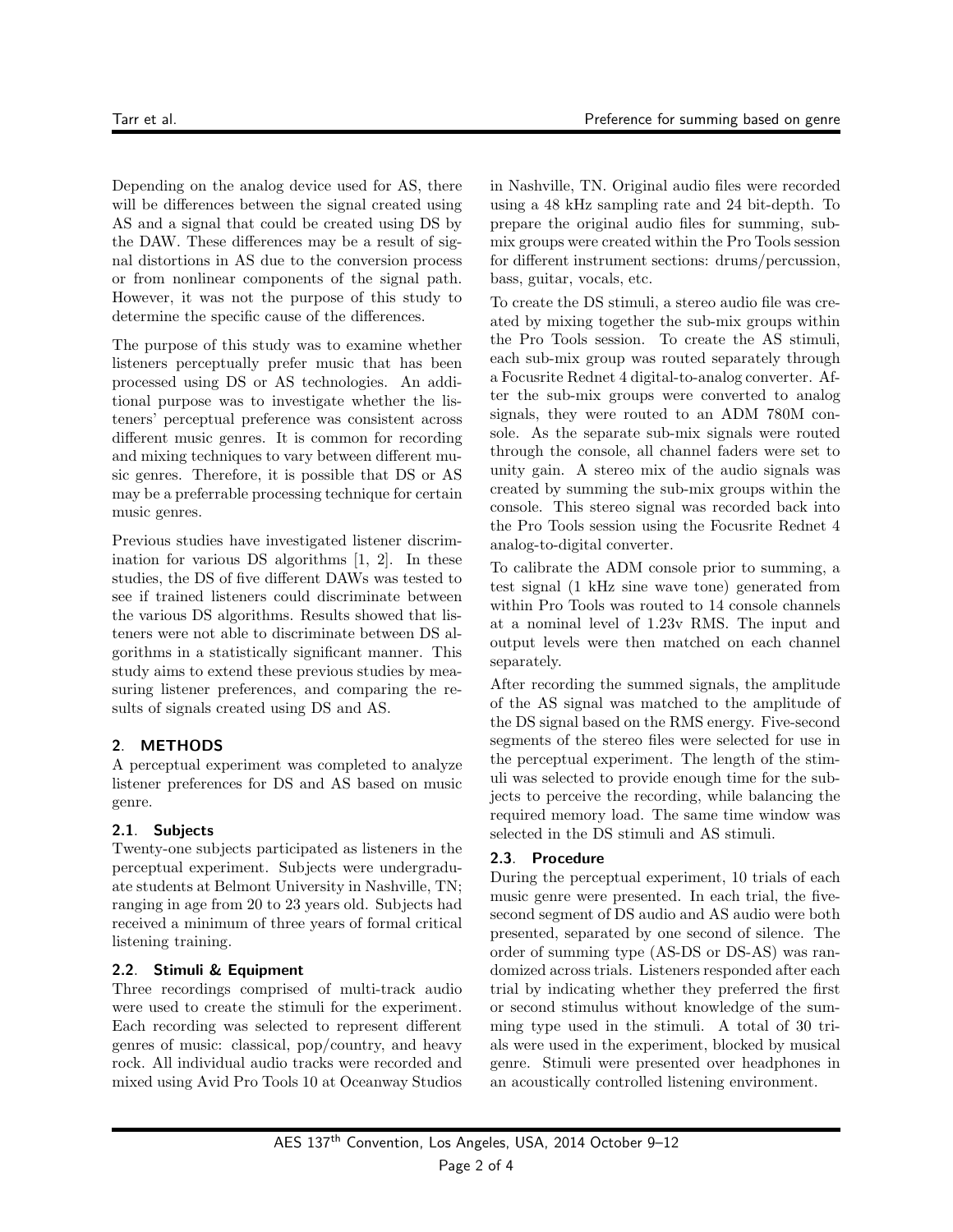#### 3. RESULTS

Chi-squared tests were performed on the listeners response data to analyze preferences. Individual listener preferences were analyzed, along with group preferences. A small percentage of individual listeners showed a statistically significant preference  $(p < 0.05)$  for one type of summing throughout the entire experiment. Across all music genres, 19% of listeners preferred DS and 5% of listeners preferred AS, while 76% of listeners showed no preference.

When separated by music genre, a higher percentage of listeners showed a statistically significant preference  $(p < 0.05)$  for one summing type. These results are shown in Fig. 1 for DS, AS, and no preference (NP). For classical music, 57% of listeners preferred DS and  $5\%$  of listeners preferred AS, while  $38\%$  of listeners showed no preference. For pop/country music, 14% of listeners preferred DS and 0% of listeners preferred AS, while 86% of listeners showed no preference. For heavy rock music, 19% of listeners preferred DS and 57% of listeners preferred AS, while 24% of listeners showed no preference.

Across all musical genres, compiled group responses indicated no significant preference for summing type. However, a significant preference ( $p = 0.001$ ) for DS was found for classical music and a significant preference  $(p < 0.001)$  for AS was found for heavy rock music. No preference was found for pop/country music.

Paired-sample t-tests were performed between the results of the three different musical genres. Statistically significant differences were found between classical and pop/country  $(p < 0.001)$ , classical and heavy rock  $(p < 0.001)$ , as well as pop/country and heavy rock  $(p = 0.03)$ .

#### 4. DISCUSSION

In summary, results from this experiment suggest listeners prefer DS for one music genre (classical) and AS for a different music genre (heavy rock). No preference was found between the two summing methods for the third music genre (pop/country). Therefore, listener preferences for summing technology depend on the music genre.

To further investigate this result, this study could be extended by including multiple songs of the same music genre. Additionally, more genres of music



Fig. 1: Percent of listeners preferring summing type based on music genre.

could be compared. Data on the perceptual quality for a music genre may also be important to analyze when concluding why one signal is preferred to another.

The results is this study were obtained using one AS system - Focusrite Rednet converter and ADM 780M console. Many other AS systems exist, and could be included to generalize the conclusions from this study. Although previous studies have found no subjective differences for various DS systems [1, 2], it may be possible that subjective differences can be found for different AS systems.

The entire AS system was treated as a single processing system in this study. It may be beneficial to understand what aspect of the entire AS system changes the signal to how it is perceived. It is possible that a perceptual preference can be found for signals that are merely converted between digital and analog representations, or processed by individual analog circuits without using AS. However, it may be the actual summing aspect of the system that is important.

Listeners in this study were asked to choose which of the two stimuli in each trial they prefered. It can be concluded that if a listener achieved statistical significance for a preferred type of summing, then they can detect a difference between the signals. However, it cannot be concluded that listeners with no preference could detect a difference between the signals. Given the number of listeners that showed no